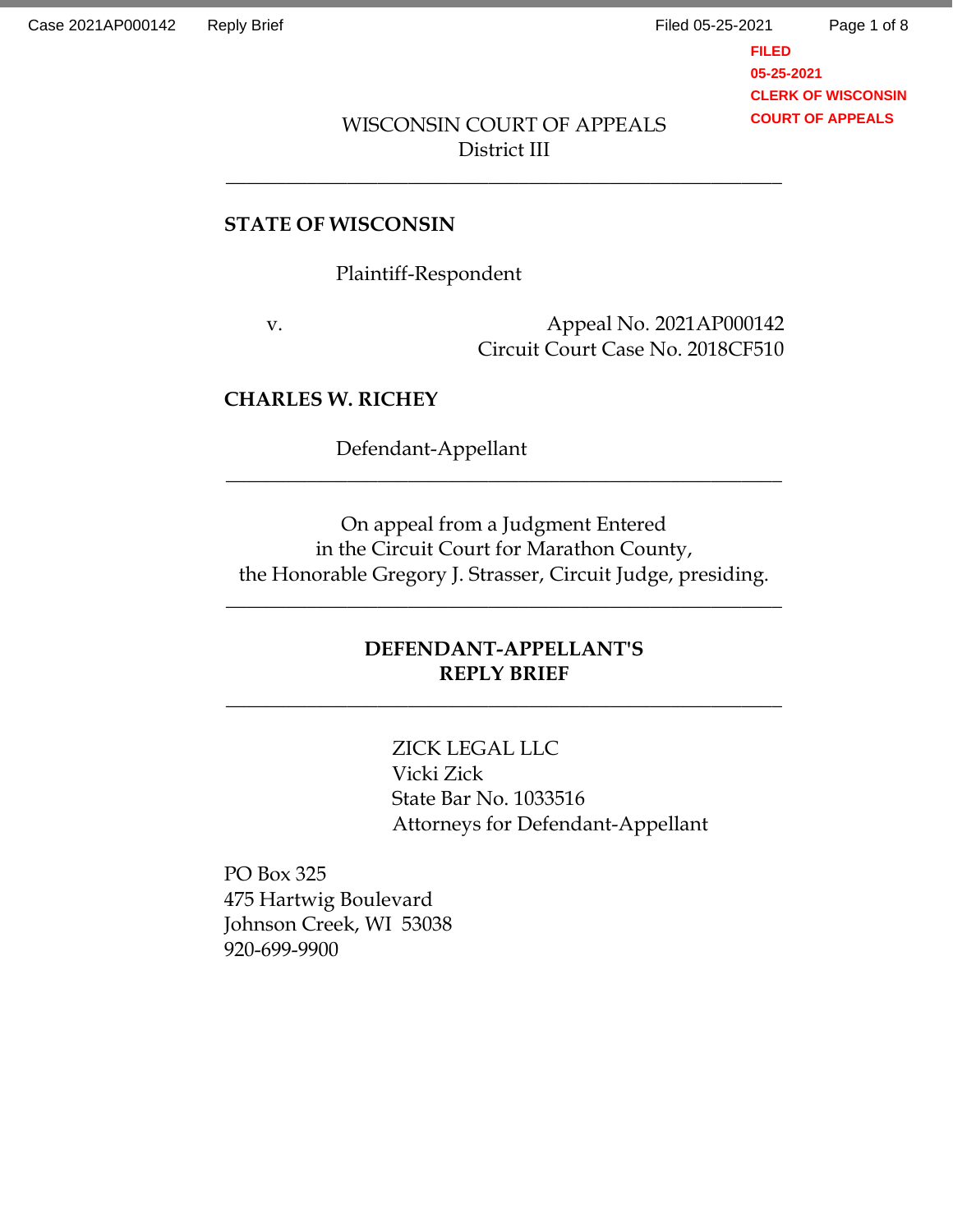# **TABLE OF CONTENTS**

**Certification**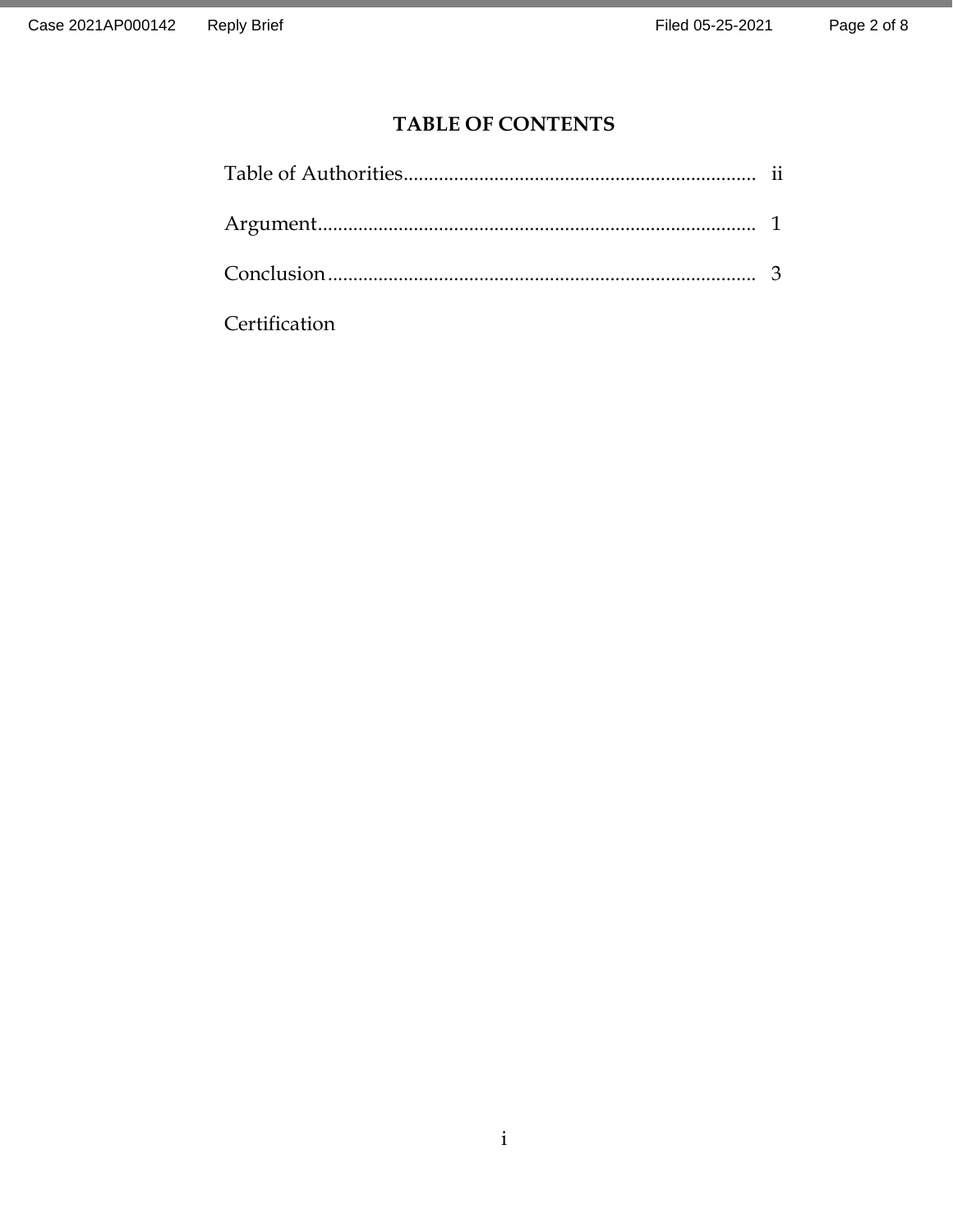# **TABLE OF AUTHORITIES**

# WISCONSIN CASES

| State v. Pickens, |  |  |
|-------------------|--|--|
|                   |  |  |

*State v. Adams,* No. 2018AP174, unpublished slip op. (WI App 01-15-19) .......................... 2

# FEDERAL CASES

| Illinois v. Wardlow, |  |
|----------------------|--|
|                      |  |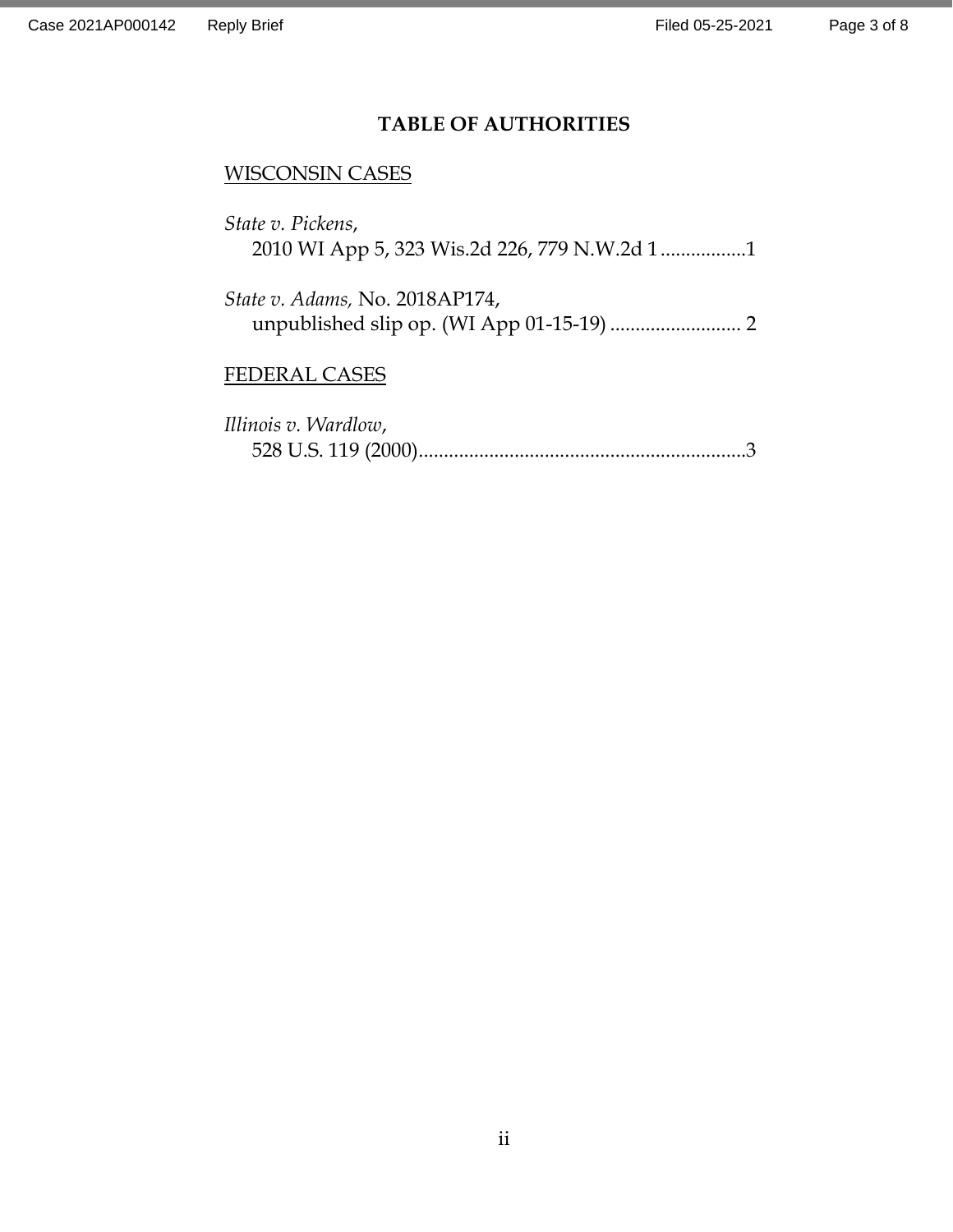#### **ARGUMENT**

On page 7 of its brief, the State argues that, pursuant to the collective knowledge doctrine, Officer Alexis Meier could act and rely on D'Acquisto's knowledge about the mysterious motorcycle's traffic violation without personally knowing about the violation. (State's Br. at 7). It cites to the *Pickens*  case for this proposition. (*Id.*). Indeed, *Pickens* tells us that under the collective knowledge doctrine there are situations in which the information in the hands of another police officer may be imputed to officers on the scene to help establish reasonable suspicion for a traffic stop. *State v. Pickens*, 2010 WI App 5, ¶11 n.1, 323 Wis.2d 226, 779 N.W.2d 1. Richey agrees this is the law.

However, in a collective knowledge situation, if a defendant moves to suppress, the prosecutor must prove the collective knowledge that supports the stop. *Id.* ¶13. The State always bears the burden of proving that a temporary detention was reasonable. *Id.* ¶14. Such a detention requires a reasonable suspicion, grounded in specific and articulable facts, and reasonable inferences from those facts, that an individual is engaging in illegal activity. *Id.*

That proof, however, is not supplied by the mere testimony of one officer stating that she relied on the unspecified knowledge of another officer. *Id.* Such limited testimony provides no basis for the court to assess the validity of the police suspicion as it contains no specific articulable facts from the officer who observed the illegal behavior. *Id.* The circuit court needs the underlying articulable facts in order to perform its neutral oversight function. *Id.* ¶14.

Thus, when a trial court assesses the reasonableness of a temporary detention, it may not consider the bare fact that the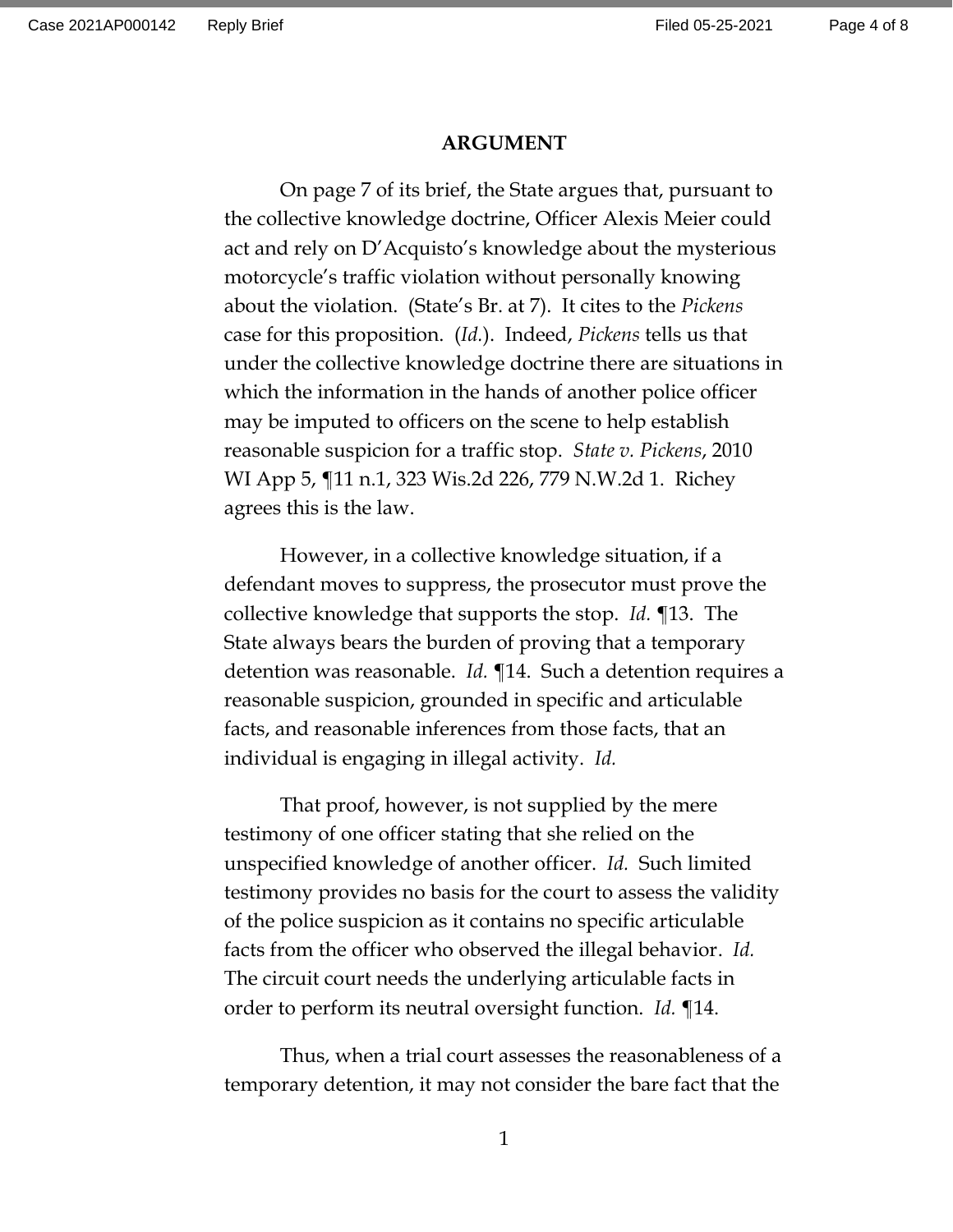Page 5 of 8

investigating officer knew that other officers suspected an individual of engaging in criminal behavior. *Id.* ¶16. It needs to hear from the other officers who have personal knowledge that the suspect may have broken the law. *Id.* ¶17.

As in *Pickens*, here only one officer testified, namely Meier. But she had no personal knowledge that the mysterious motorcycle driver may have broken one or more traffic laws. D'Acquisto may have had that knowledge, but he never testified. Consequently, the trial court never had the opportunity to learn about the requisite specific articulable facts that were necessary to find reasonable suspicion.

This omission in *Pickens* caused the court of appeals to reverse the trial court and suppress the evidence in *Pickens*. *Id.* ¶51. The same omission in Richey's case should cause this Court to do the same here.

Also, on page 10 of its brief the State says the *Adams* case is not on point because what this Court found problematic in *Adams* was that the deputy transferred the reasonable suspicion of criminal activity attributed to the fleeing suspect onto Adams simply because he was driving in the search area. (State's Br. at 10). Here the State says, there was no transfer of reasonable suspicion from one person to another. (*Id.*). More to the point, the State says, Meier did not stop Richey because she believed Richey was helping the person D'Aquisto saw driving erratically. (*Id.*).

Obviously the exact facts in *Adams* are not the exact facts found in Richey's case. But in all respects, Meier did transfer the mysterious motorcycle driver's conduct to Richey. She admitted the same at the suppression hearing:

Q And, then, you made a traffic stop on that motorcycle. Why did you make the traffic stop?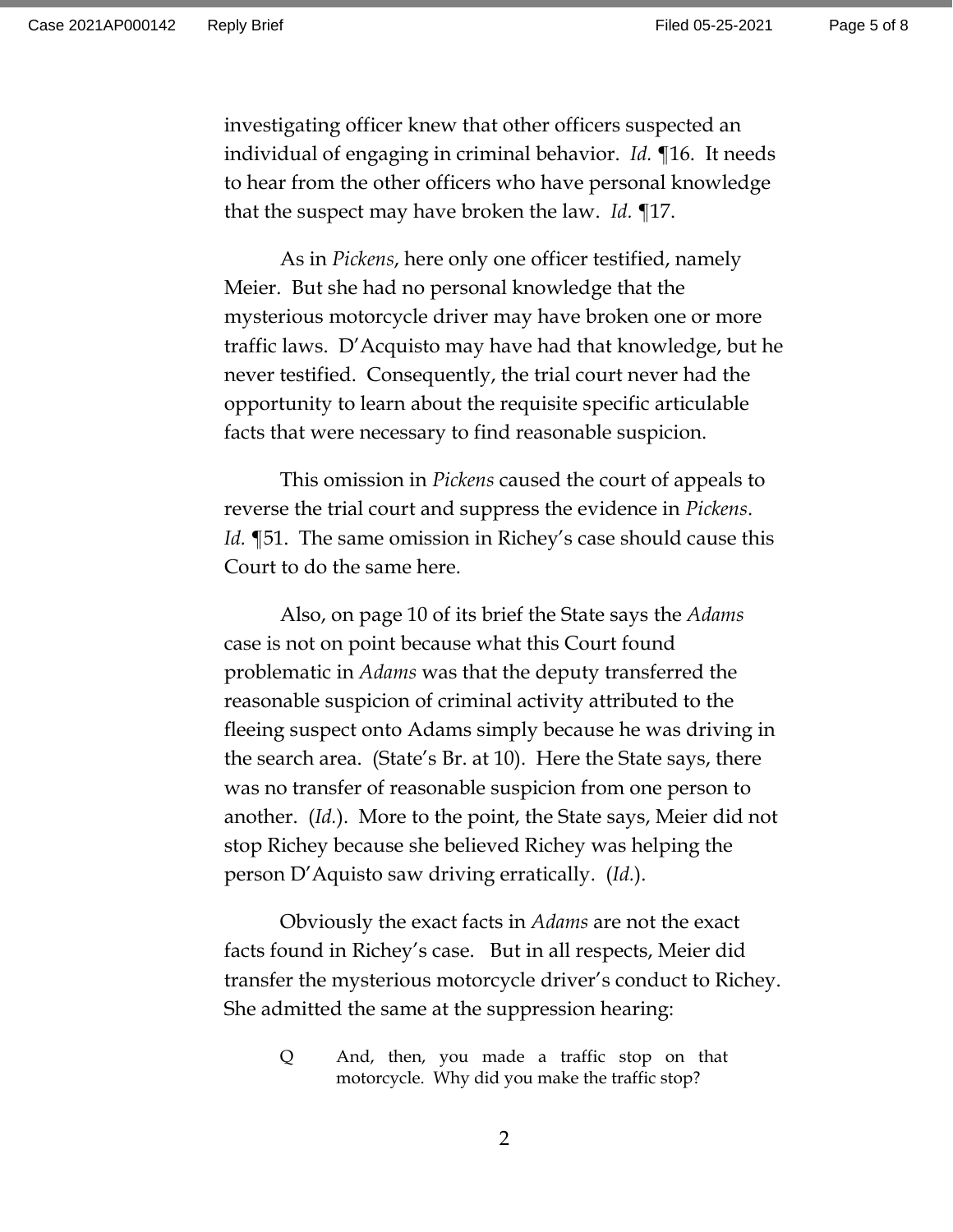A I made the traffic stop due to the information in which Deputy D'Acquisto had broadcast regarding the Harley-Davidson traveling at a high rate of speed and driving erratically within the area, and due to the fact it was the only Harley-Davidson motorcycle which I had observed in the area. (R76:12-113).

It just cannot get any plainer than that. Meier stopped Richey because she believed he was the motorcycle driver that D'Aquisto had observed driving erratically.

In summary, based on the evidence offered by Officer Meier, she stopped Richey because he was riding a Harley-Davidson motorcycle in the vicinity of Alderson Street and for no other reason. However, the law says an individual's presence in an area of criminal activity in not enough to support reasonable suspicion. *Illinois v. Wardlow*, 528 U.S. 119, 124 (2000). More is needed and in this instance, Officer Meier did not have more. The circuit court should have granted Richey's motion to suppress.

#### **CONCLUSION**

Charles Richey respectfully asks this Court to reverse the circuit court's denial of his motion to suppress and remand with directions that his motion be granted and that his conviction be vacated.

Dated this 25th day of May 2021.

ZICK LEGAL LLC Attorneys for defendant

*Electronically signed by Vicki Zick* Vicki Zick SBN 1033516

3

Page 6 of 8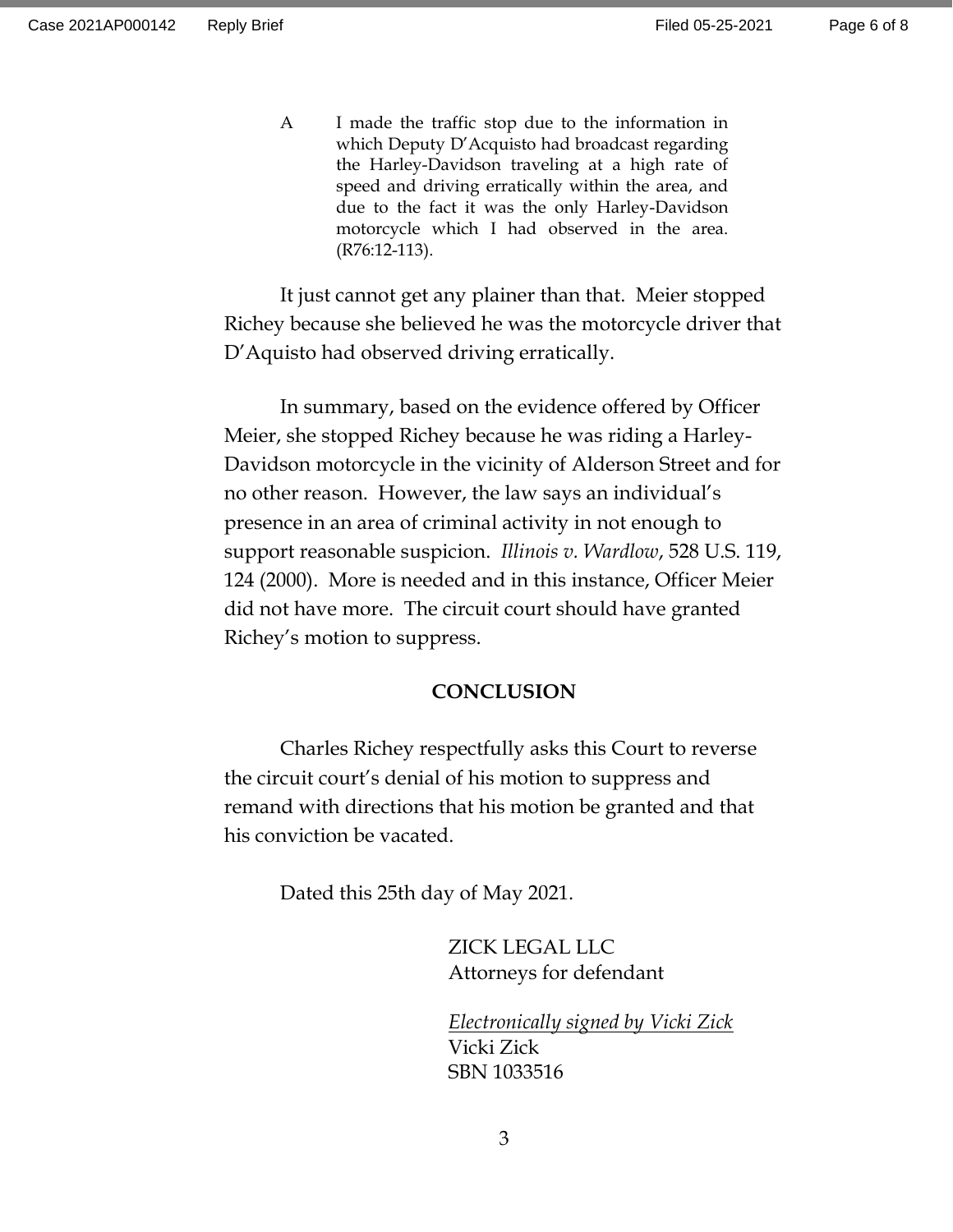Page 7 of 8

475 Hartwig Boulevard P.O. Box 325 Johnson Creek, WI 53038 920 699 9900 920 699 9909 F vicki@zicklegal.com